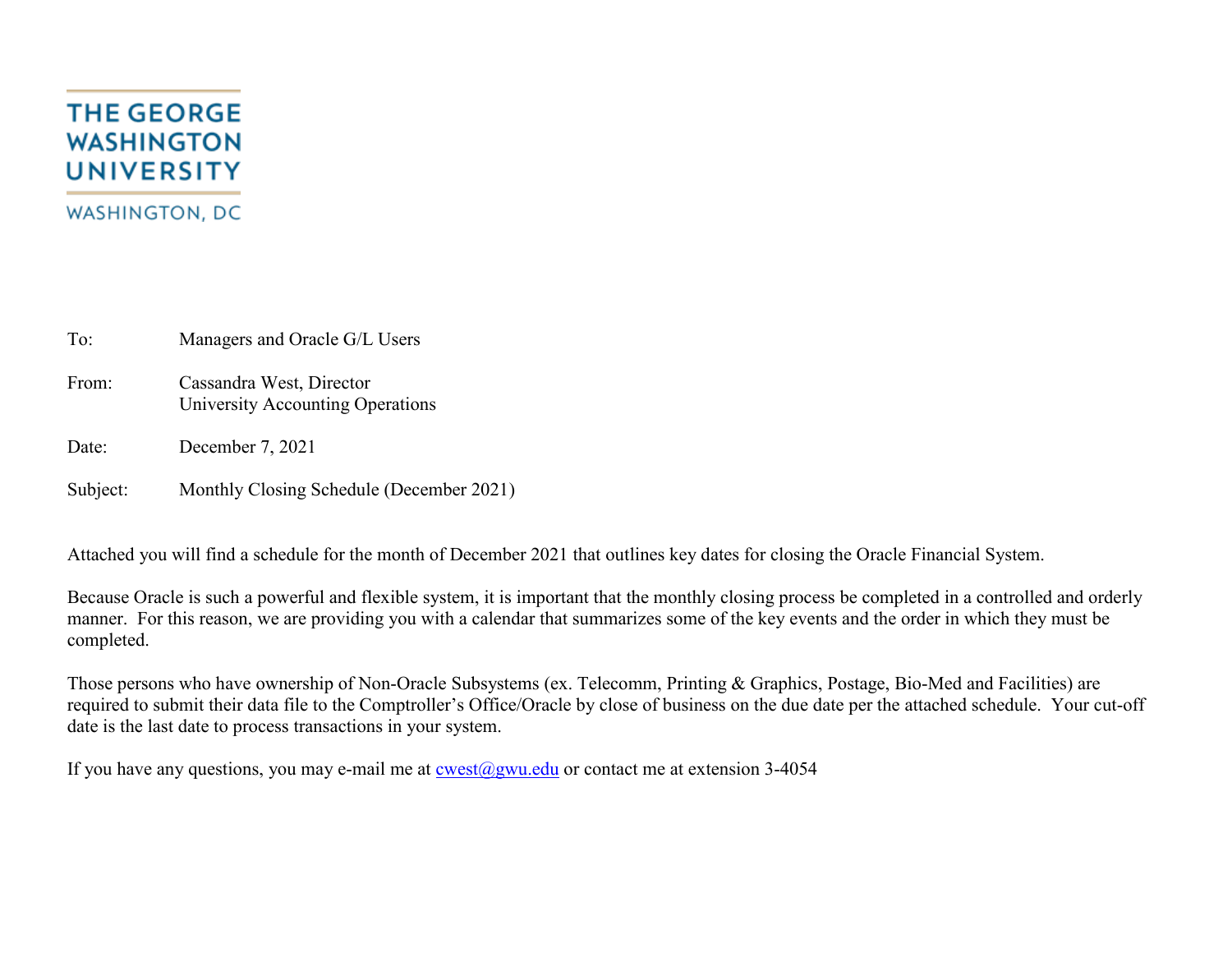| Sunday          | Monday                     | Tuesday                    | Wednesday                                                                                                                                                           | Thursday                                                                                                                                                                               | Friday                                  | Saturday       |
|-----------------|----------------------------|----------------------------|---------------------------------------------------------------------------------------------------------------------------------------------------------------------|----------------------------------------------------------------------------------------------------------------------------------------------------------------------------------------|-----------------------------------------|----------------|
|                 |                            |                            | $\mathbf{1}$                                                                                                                                                        | 2                                                                                                                                                                                      | $\overline{3}$                          | $\overline{4}$ |
| 5               | 6                          | $\overline{7}$             | 8                                                                                                                                                                   | $\overline{9}$                                                                                                                                                                         | 10                                      | 11             |
| $\overline{12}$ | 13                         | 14                         | 15<br>Facilities 1st Half Cut-off                                                                                                                                   | 16<br>Facilities 1st Half Posting                                                                                                                                                      | 17                                      | 18             |
| $\overline{19}$ | 20                         | 21                         | 22<br>Telecomm Cut-off<br>Printing & Graphic Cut-off<br>Postage Cut-off<br>Bio-Med Cut-off<br>Facilities 2 <sup>nd</sup> Half Cut-off<br>Telecomm 3rd Party Cut-off | 23 J/E Cut-off<br>Telecomm Posting<br>Printing & Graphic Posting<br>Postage Posting<br><b>Bio-Med Posting</b><br>Facilities 2 <sup>nd</sup> Half Posting<br>Telecomm 3rd Party Posting | 24<br><b>Holiday Break</b>              | 25             |
| 26              | 27<br><b>Holiday Break</b> | 28<br><b>Holiday Break</b> | 29<br><b>Holiday Break</b>                                                                                                                                          | 30 <sup>°</sup><br><b>Holiday Break</b>                                                                                                                                                | $\overline{31}$<br><b>Holiday Break</b> |                |

## The George Washington University Monthly Closing Schedule

**Dec 2021**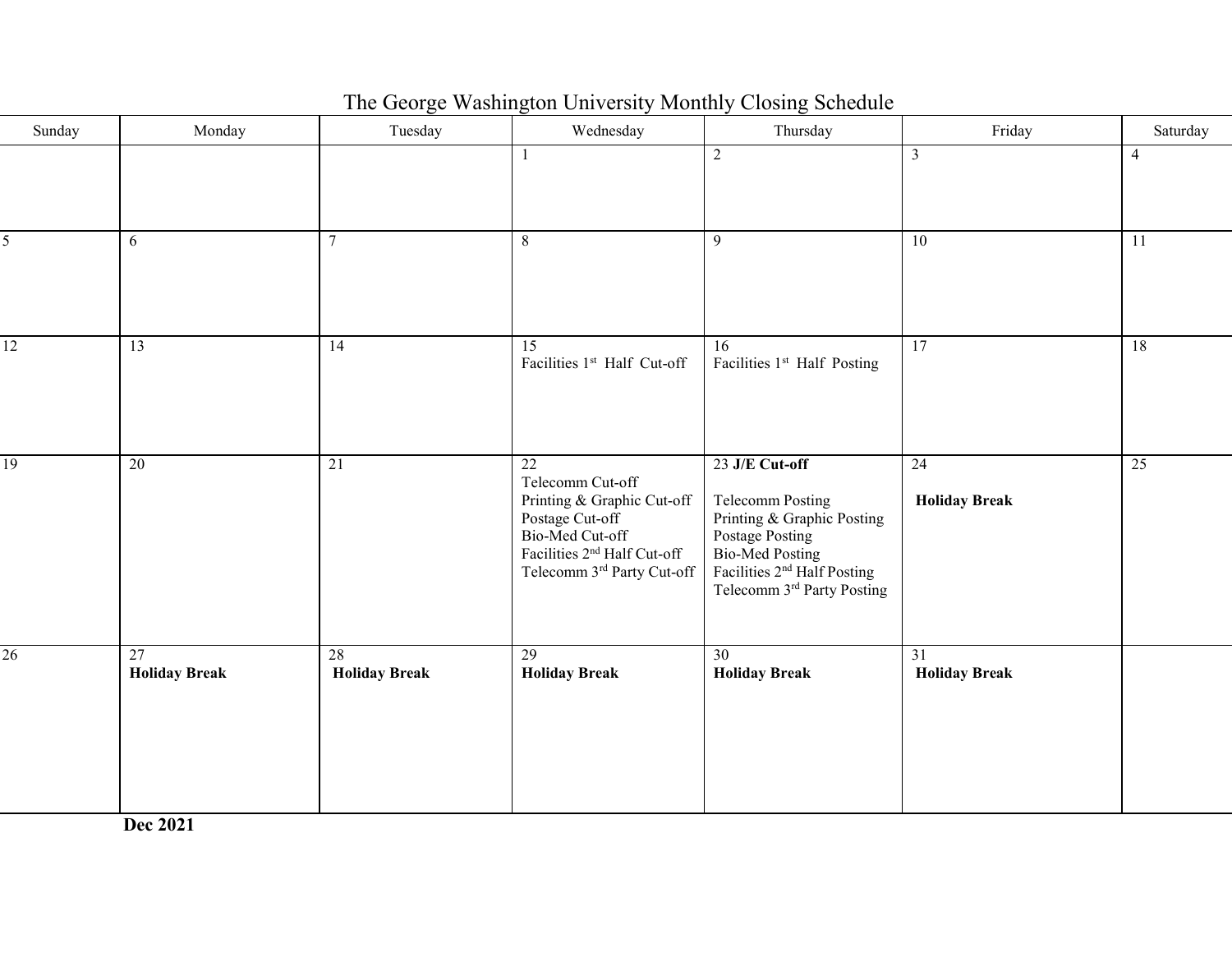### **The George Washington University Comptroller's Office December 2021 Monthly Closing Schedule**

| <b>General Ledger</b>                                                                                                                                                             | Time                                                           | <b>Closing Dates</b>                                                                                                                     |
|-----------------------------------------------------------------------------------------------------------------------------------------------------------------------------------|----------------------------------------------------------------|------------------------------------------------------------------------------------------------------------------------------------------|
| Departmental Journal Entry and Approval Cut-off<br>Dec Unprocessed Manual Departmental J/E's will be rejected<br>Please delete journals and re-key into new period.               |                                                                | $12 - 23 - 21$<br>$01-03-22$                                                                                                             |
| <b>Accounts Payable</b>                                                                                                                                                           |                                                                |                                                                                                                                          |
| Stipend authorization form due (See calendar on A/P website)                                                                                                                      |                                                                |                                                                                                                                          |
| <b>Payroll</b>                                                                                                                                                                    |                                                                |                                                                                                                                          |
| (See calendar on Payroll website)                                                                                                                                                 |                                                                |                                                                                                                                          |
| <b>Cashier Offices</b>                                                                                                                                                            |                                                                |                                                                                                                                          |
| Cash Receipt-University<br>Credit Card Receipt<br><b>Student Account Cash Receipt</b><br><b>CLOSE AND FINALIZE ALL CASHIERING</b><br><b>SESSIONS BY CLOSE OF BUSINESS</b>         | 4:30 <sub>pm</sub><br>4:30 <sub>pm</sub><br>4:30 <sub>pm</sub> | $12 - 23 - 21$<br>$12 - 23 - 21$<br>$12 - 23 - 21$<br>$12 - 23 - 21$                                                                     |
| <b>Oracle Systems Closings</b>                                                                                                                                                    |                                                                |                                                                                                                                          |
| <b>Accounts Payable</b><br>Open Period (A/P Jan)<br>Purchasing<br>Open Period (Purchasing Jan)<br>Grants<br><b>Accounts Receivable</b><br>General Ledger<br>Open Period (G/L Jan) | 5:00p<br>$5:00$ pm<br>$5:00$ pm                                | $01-03-22$<br>$12 - 23 - 21$<br>$01 - 03 - 22$<br>$12 - 23 - 21$<br>$01 - 03 - 22$<br>$01 - 03 - 22$<br>$01 - 07 - 22$<br>$12 - 23 - 21$ |
|                                                                                                                                                                                   |                                                                |                                                                                                                                          |